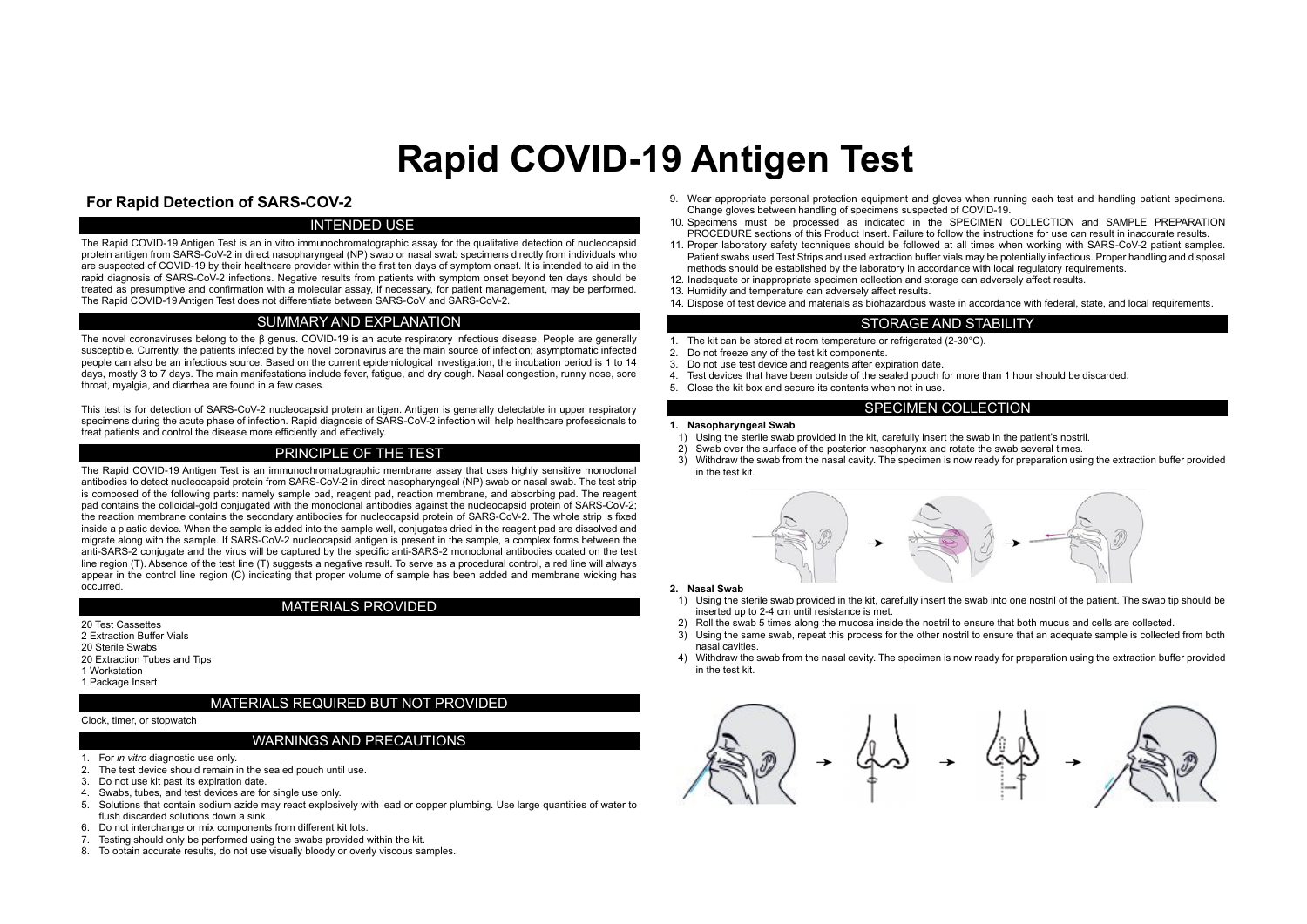#### SAMPLE PREPARATION PROCEDURE

- 1. Insert the test extraction tube into the workstation provided in the kit. Make sure that the tube is standing upright and reaches the bottom of the workstation.
- 2. Add 0.3 mL (approximately 10 drops) of the sample extraction buffer into the extraction tube.



- 3. Insert the swab into the extraction tube which contains 0.3 mL of the extraction buffer.
- 4. Roll the swab at least 6 times while pressing the head against the bottom and side of the extraction tube.
- 5. Leave the swab in the extraction tube for 1 minute.
- 6. Squeeze the tube several times from the outside to immerse the swab. Remove the swab.



## SPECIMEN TRANSPORT AND STORAGE

#### **Do not return the sterile swab to the original paper packaging.**

Specimen should be tested immediately after collection. If immediate testing of specimen is not possible, insert the swab into an unused general-purpose plastic tube. Ensure the breakpoint swab is level with the tube opening. Bend the swab shaft at a 180 degrees angle to break it off at the breaking point. You may need to gently rotate the swab shaft to complete the breakage. Ensure the swab fits within the plastic tube and secure a tight seal. The specimen should be disposed and recollected for retesting if untested for longer than 1 hour.

## TEST PROCEDURE

#### **Allow the test device, test sample and buffer to equilibrate to room temperature (15-30°C) prior to testing.**

- 1. Just prior to testing remove the test device from the sealed pouch and lay it on a flat surface.
- 2. Push the nozzle which contains the filter onto the extraction tube. Ensure the nozzle has a tight fit.
- 3. Hold the extraction tube vertically and add 4 drops (approximately 100 μL) of test sample solution into the sample well.
- 4. Start the timer.
- 5. Read the results at 15 minutes. Do not interpret the result after 20 minutes.



## INTERPRETATION OF RESULTS

## **1. POSITIVE:**

The presence of two lines as control line (C) and test line (T) within the result window indicates a positive result. **2. NEGATIVE:**

The presence of only control line (C) within the result window indicates a negative result.

## **3. INVALID:**

If the control line (C) is not visible within the result window after performing the test, the result is considered invalid. Some causes of invalid results are because of not following the directions correctly or the test may have deteriorated beyond the expiration date. It is recommended that the specimen be re-tested using a new test. *NOTE:* 

1.The intensity of color in the test line region (T) may vary depending on the concentration of analyses present in the specimen. Therefore, any shade of color in the test line region (T) should be considered positive. This is a qualitative test only and cannot determine the concentration of analytes in the specimen.

2.Insufficient specimen volume, incorrect operating procedure or expired tests are the most likely reasons for control band failure.

## QUALITY CONTROL

A procedural control is included in the test. A red line appearing in the control line region (C) is the internal procedural control. It confirms sufficient specimen volume and correct procedural technique. Control standards are not supplied with this test. However, it is recommended that positive and negative controls are sourced from a local competent authority and tested as a good laboratory practice, to confirm the test procedure and verify the test performance.

## LIMITATIONS

- 1. The etiology of respiratory infection caused by microorganisms other than SARS-CoV-2 will not be established with this test. The Rapid COVID-19 Antigen Test can detect both viable and non-viable SARS-CoV-2. The performance of the Rapid COVID-19 Antigen Test depends on antigen load and may not correlate with viral culture results performed on the same specimen.
- 2. Failure to follow the Test Procedure may adversely affect test performance and/or invalidate the test result.
- 3. If the test result is negative and clinical symptoms persist, additional testing using other clinical methods is recommended. A negative result does not at any time rule out the presence of SARS-CoV-2 antigens in specimen, as they may be present below the minimum detection level of the test or if the sample was collected or transported improperly.
- 4. As with all diagnostic tests, a confirmed diagnosis should only be made by a physician after all clinical and laboratory findings have been evaluated.
- 5. Positive test results do not rule out co-infections with other pathogens.
- 6. Positive test results do not differentiate between SARS-CoV and SARS-CoV-2.
- 7. The amount of antigen in a sample may decrease as the duration of illness increases. Specimens collected after day 10 of illness are more likely to be negative compared to a RT-PCR assay.
- 8. Negative results from patients with symptom onset beyond ten days, should be treated as presumptive and confirmation with a molecular assay, if necessary, for patient management, may be performed.
- 9. Negative results do not rule out SARS-CoV-2 infection and should not be used as the sole basis for treatment or patient management decisions, including infection control decisions.

## **PERFORMANCE CHARACTERISTICS**

#### **1. Clinical Sensitivity, Specificity and Accuracy**

#### **Nasopharyngeal Swab**

Clinical Performance of the Rapid COVID-19 Antigen Test (swab) was evaluated by being involved in 7 sites within the US where patients were enrolled and tested. Testing was performed by 24 Healthcare Workers that were not familiar with the testing procedure. A total of 865 fresh nasopharyngeal swab samples was collected and tested, which includes 119 positive samples and 746 negative samples. The Rapid COVID-19 Antigen Test (Swab) results were compared to USFDA Emergency Use Authorized RT-PCR assays for SARS-CoV-2 in nasopharyngeal swab specimens.

Overall study results are shown in **Table 1**.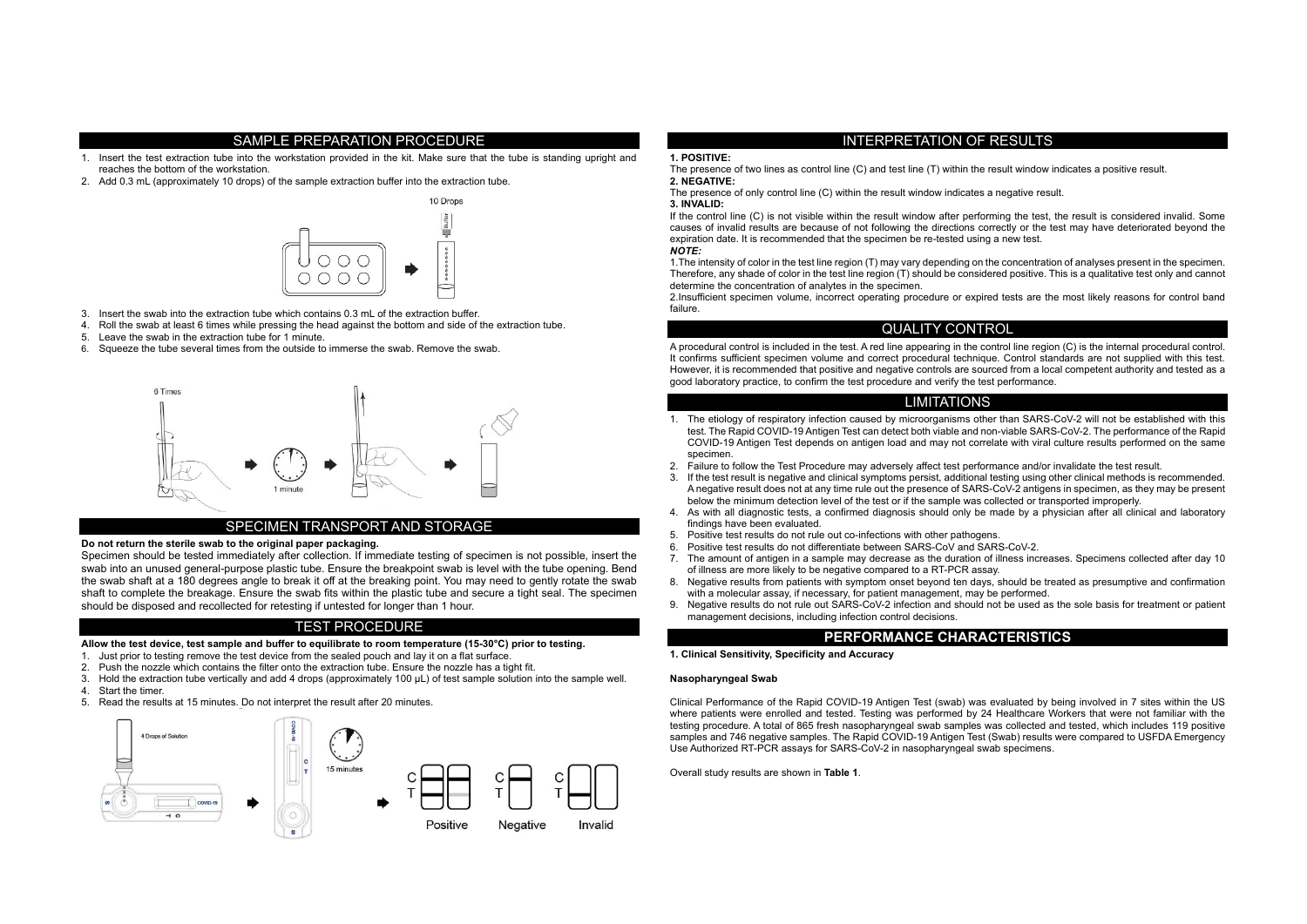**Table 1: Summary Results**

| Method                                                  |          | <b>PCR</b> |          | <b>Total Results</b> |  |
|---------------------------------------------------------|----------|------------|----------|----------------------|--|
| Rapid COVID-19 Antigen<br>Test<br>(Nasopharyngeal Swab) | Results  | Positive   | Negative |                      |  |
|                                                         | Positive | 117        | 3        | 120                  |  |
|                                                         | Negative | 2          | 743      | 745                  |  |
| Total                                                   |          | 119        | 746      | 865                  |  |

Relative Sensitivity: 98.32% (95% Cl\* 94.06% to 99.80%)

Relative Specificity: 99.60% (95% CI\* 98.83.03% to 99.92%)

Accuracy: 99.42% (95%CI\* 98.66% to 99.81%)

#### **Nasal Swab**

A total of 237 fresh nasal swab samples was collected and tested, which includes 109 positive samples and 128 negative samples. The Rapid COVID-19 Antigen Test results were compared to results of USFDA Emergency Use Authorized RT-PCR assays for SARS-CoV-2 in Nasopharyngeal swab specimens. Overall study results are shown in **Table 2**.

#### **Table 2: Rapid COVID-19 Antigen Test (Nasal Swab) vs PCR**

| Method                 |          | <b>PCR</b> |          | <b>Total Results</b> |  |
|------------------------|----------|------------|----------|----------------------|--|
| Rapid COVID-19 Antigen | Results  | Positive   | Negative |                      |  |
| <b>Test</b>            | Positive | 106        |          | 106                  |  |
| (Nasal Swab)           | Negative |            | 128      | 131                  |  |
|                        | Total    | 109        | 128      | 237                  |  |

Relative Sensitivity: 97.25% (95% Cl\*: 92.17% to 99.43%) **All and Sensitivity: 97.25% (95% Cl**\*: 92.17% to 99.43%) Relative Specificity: 100% (95% CI\*: 97.16% to 100%) Accuracy: 98.73% (95%CI\*: 96.35% to 99.74%)

#### **2. Limit of Detection (LOD)**

LOD studies determine the lowest detectable concentration of SARS-CoV-2 at which approximately 95% of all (true positive) replicates test positive. Heat inactivated SARS-CoV-2 virus, with a stock concentration of 4.6 x 10<sup>5</sup> TCID<sub>50</sub> / mL, was spiked into negative specimen and serially diluted. Each dilution was ran in triplicate on the Rapid COVID-19 Antigen Test. The Limit of Detection of the Rapid COVID-19 Antigen Test is 1.15 x 10<sup>2</sup> TCID<sub>50</sub>/ mL (Table 3).

#### **Table 3: Limit of Detection (LOD) Study Results**

| Concentration                            | No. Positive/Total | <b>Positive Agreement</b> |  |  |
|------------------------------------------|--------------------|---------------------------|--|--|
| 1.15 x 10 <sup>2</sup> TCID $_{50}$ / mL | 180/180            | 100%                      |  |  |

## **3. High Dose Hook Effect**

No high dose hook effect was observed when testing up to a concentration of 4.6 x 10<sup>5</sup> TCID<sub>50</sub> / mL of heat inactivated SARS-CoV-2 virus.

#### **4. Cross Reactivity**

Cross reactivity with the following organisms has been studied. Samples positive for the following organisms were found negative when tested with the Rapid COVID-19 Antigen Test.

| <b>Pathogens</b>                    | Concentration                              |  |  |
|-------------------------------------|--------------------------------------------|--|--|
| Respiratory syncytial virus Type A  | $5.5 \times 10^7$ PFU/mL                   |  |  |
| Respiratory syncytial virus Type B  | $2.8 \times 10^5$ TCID <sub>50</sub> /mL   |  |  |
| Novel influenza A H1N1 virus (2009) | $1 \times 10^6$ PFU/mL                     |  |  |
| Seasonal influenza A H1N1 virus     | $1 \times 10^5$ PFU/mL                     |  |  |
| Influenza A H3N2 virus              | $1 \times 10^6$ PFU/mL                     |  |  |
| Influenza A H5N1 virus              | $1 \times 10^6$ PFU/mL                     |  |  |
| Influenza B Yamagata                | $1 \times 10^5$ PFU/mL                     |  |  |
| Influenza B Victoria                | $1 \times 10^6$ PFU/mL                     |  |  |
| Rhinovirus                          | $1 \times 10^6$ PFU/mL                     |  |  |
| Adenovirus 3                        | $5 \times 10^{7.5}$ TCID <sub>50</sub> /mL |  |  |
| Adenovirus 7                        | $2.8 \times 10^6$ TCID <sub>50</sub> /mL   |  |  |
| <b>EV-A71</b>                       | $1 \times 10^5$ PFU/mL                     |  |  |
| Mycobacterium tuberculosis          | $1 \times 10^3$ bacteria/mL                |  |  |
| Mumps virus                         | $1 \times 10^5$ PFU/mL                     |  |  |
| Human coronavirus 229E              | $1 \times 10^5$ PFU/mL                     |  |  |
| Human coronavirus OC43              | $1 \times 10^5$ PFU/mL                     |  |  |
| Human coronavirus NL63              | $1 \times 10^6$ PFU/mL                     |  |  |
| Human coronavirus HKU1              | $1 \times 10^6$ PFU/mL                     |  |  |
| Parainfluenza virus 1               | $7.3 \times 10^6$ PFU/mL                   |  |  |
| Parainfluenza virus 2               | $1 \times 10^6$ PFU/mL                     |  |  |
| Parainfluenza virus 3               | $5.8 \times 10^6$ PFU/mL                   |  |  |
| Parainfluenza virus 4               | $2.6 \times 10^6$ PFU/mL                   |  |  |
| Haemophilus influenzae              | $5.2 \times 10^6$ CFU/mL                   |  |  |
| Streptococcus pyogenes              | $3.6 \times 10^6$ CFU/mL                   |  |  |
| Streptococcus pneumoniae            | $4.2 \times 10^6$ CFU/mL                   |  |  |
| Candida albicans                    | $1 \times 10^7$ CFU/mL                     |  |  |
| Bordetella pertussis                | $1 \times 10^4$ bacteria/mL                |  |  |
| Mycoplasma pneumoniae               | $1.2 \times 10^6$ CFU/mL                   |  |  |
| Chlamydia pneumoniae                | $2.3 \times 10^6$ IFU/mL                   |  |  |
| Legionella pneumophila              | $1 \times 10^4$ bacteria/mL                |  |  |
| Staphylococcus aureus               | $3.2 \times 10^8$ CFU/mL                   |  |  |
| Staphylococcus epidermidis          | $2.1 \times 10^8$ CFU/mL                   |  |  |